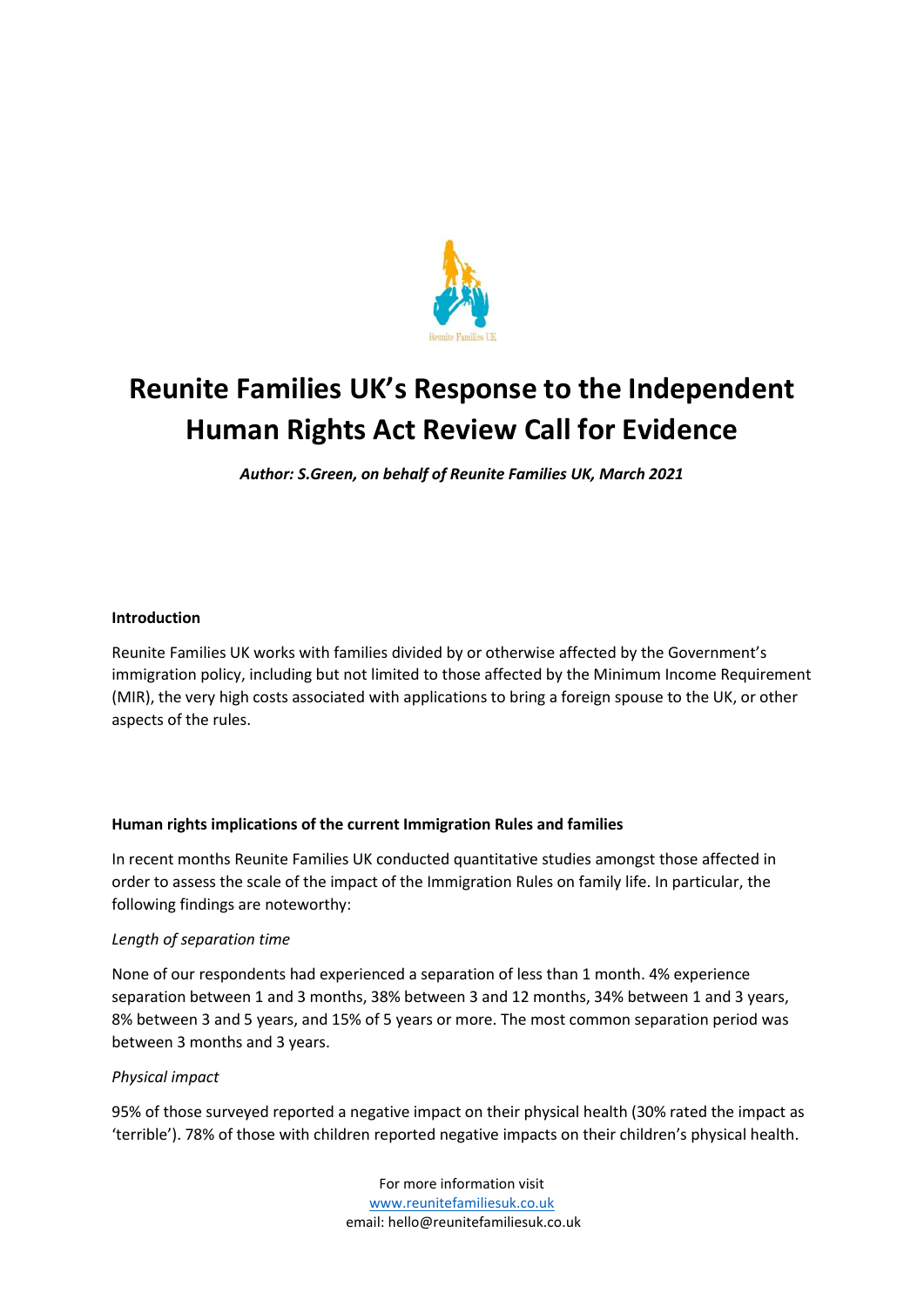## *Mental health impact*

93% of those surveyed reported a negative impact on their mental health (35% rated the impact as 'terrible'). 84% of those with children reported negative impacts on their children's mental health.

#### *Relationships*

82% of those surveyed reported a negative impact on their relationships with their partners; 64% experienced negative impacts with friends and extended family members.

#### *Finance*

95% reported a negative impact on their career and finances due to long term separation (including 12% rating the impact as 'terrible', indicating destitution or bankruptcy).

## *Numbers affected*

According to the APPG Migration report on the impact on families produced some time after the MIR was introduced, the 'reduction in family route visa grants per annum' was 13,600 to 17,800 (15,700). Even given a rise in median wages since then, it is easy to draw a conclusion that many tens of thousands of individuals and families have been affected. This is quite apart from the impact of every generation of a family and indeed the wider community. To quote the same APPG report, *'The Government Impact Assessment in June 2012 estimated that the introduction of a minimum income requirement of £18,600 would lead to an annual reduction in family route visas of between 36% and 46%'* – this was an *expected* consequence from a Government that chose to interfere in the family lives of British citizens.

Some selected representative individual responses illustrating the human rights impact are below:

*'I suffered a heart attack which has left me with lifelong heart problems. I've also lost my driving licence because of it. I had my own company as a HGV driver, so it's been devastating for us regarding the Minimum Income Requirement and ability to reapply for a spouse visa. I can't prove it, but I'm convinced that the stress and worry of visa refusals, being apart as a family, working long hours and 6-day weeks to meet the MIR, was a big cause of my heart attack. '*

'Both adults have experienced mental health trauma and a physical manifestation of severe stress and anxiety due to this situation. Our daughter has also suffered due to these circumstances.'

*'As the spouse I try and remain positive and throw myself into my work but have had dark thoughts, depression and personality and character changes. For my wife she has been in very dark places, depression, anxiety and character and personality changes. The question of should we divorce has been raised before. Only happy when I visit and we are together. '*

'Families need a physical touch, a hug, a presence. Technology fails all too often, different time zones and work commitments, falling asleep from working double shifts while waking for matching off work time. Covid restrictions are a perfect example of how detrimental to health being unable to even place a hand into your loved one's hand can be.'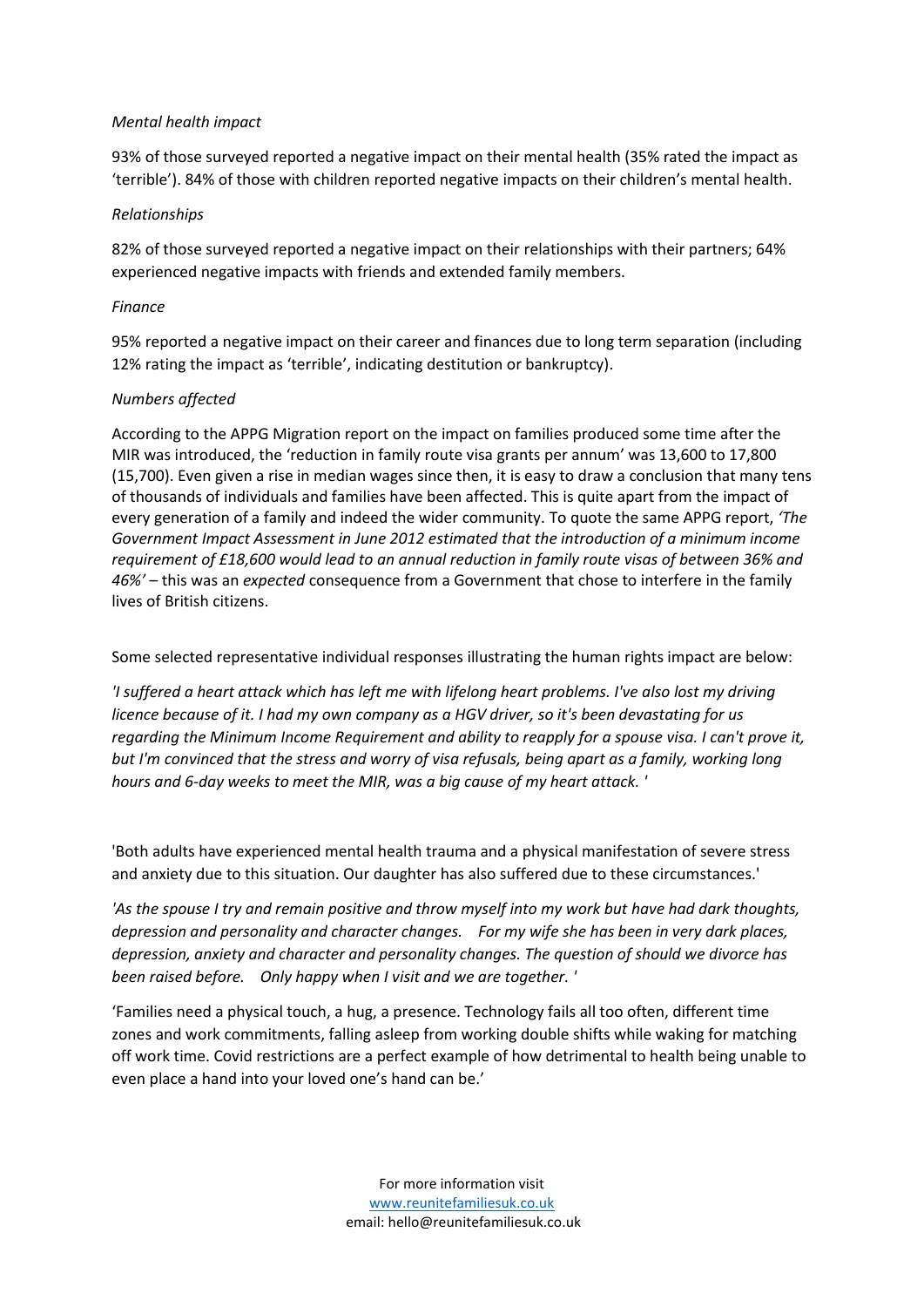*From all of the above, it is clear that there are major human rights failings regarding the current Immigration Rules as they relate to the personal, physical, financial and emotional health of British people and their non-UK families.*

#### **Relationship with Europe**

The following questions are particularly pertinent to the work of Reunite Families UK:

*Has the Human Rights Act led to individuals being more able to enforce their human rights in the UK? How easy or difficult is it for different people to enforce their Human Rights?*

*How has the operation of the Human Rights Act made a difference in practice for public authorities? Has this change been for better or worse?*

*Has the correct balance been struck in the Human Rights Act in the relationship between the domestic Courts and the European Court of Human Rights? Are there any advantages or disadvantages in altering that relationship?*

It should be pointed out that in many cases, the existing Human Rights regime has failed to protect the rights of many UK families and their overseas partners and families. The UK was always a fully sovereign nation when it was a member of the EU and therefore able to enact such powers to interfere in family lives. However, there are exceptions.

**Firstly**, since the introduction of the Minimum Income Requirement, we have been made aware of many thousands of British people and their overseas families who would otherwise have been victimised by the UK's Immigration Rules, but who have been able to take advantage of European free movement rules in order to establish new lives for themselves and their families in Europe.

Some of these families have subsequently been able to exercise their freedoms to return to the UK using the so-called 'Surinder Singh route'; some have chosen to remain in Europe. Indeed, many of those active in campaigning for a fairer family immigration regime fall into this category.

Either way, we applaud the ability to exercise such freedoms to keep British families together, and we deplore the loss of such freedoms.

**Secondly**, we are also well aware that with Brexit, the scope of the very draconian rules can only expand to encompass those with partners or family members in Europe. This includes spouse and other forms of partners. It also includes multinational families with children. It also includes families with elderly dependent relatives – a much-overlooked category.

The impact on partners under the current regime was covered by the APPG Migration report in 2014, by the 2020 Kept Apart Project by Bristol University and Reunite Families UK, and by recent submissions to various parliamentary committees by Reunite Families UK; the impact specifically on children was highlighted by the Children's Commissioner's report on the matter in 2015; the impact on elderly

> For more information visit [www.reunitefamiliesuk.co.uk](http://www.reunitefamiliesuk.co.uk/) email: hello@reunitefamiliesuk.co.uk